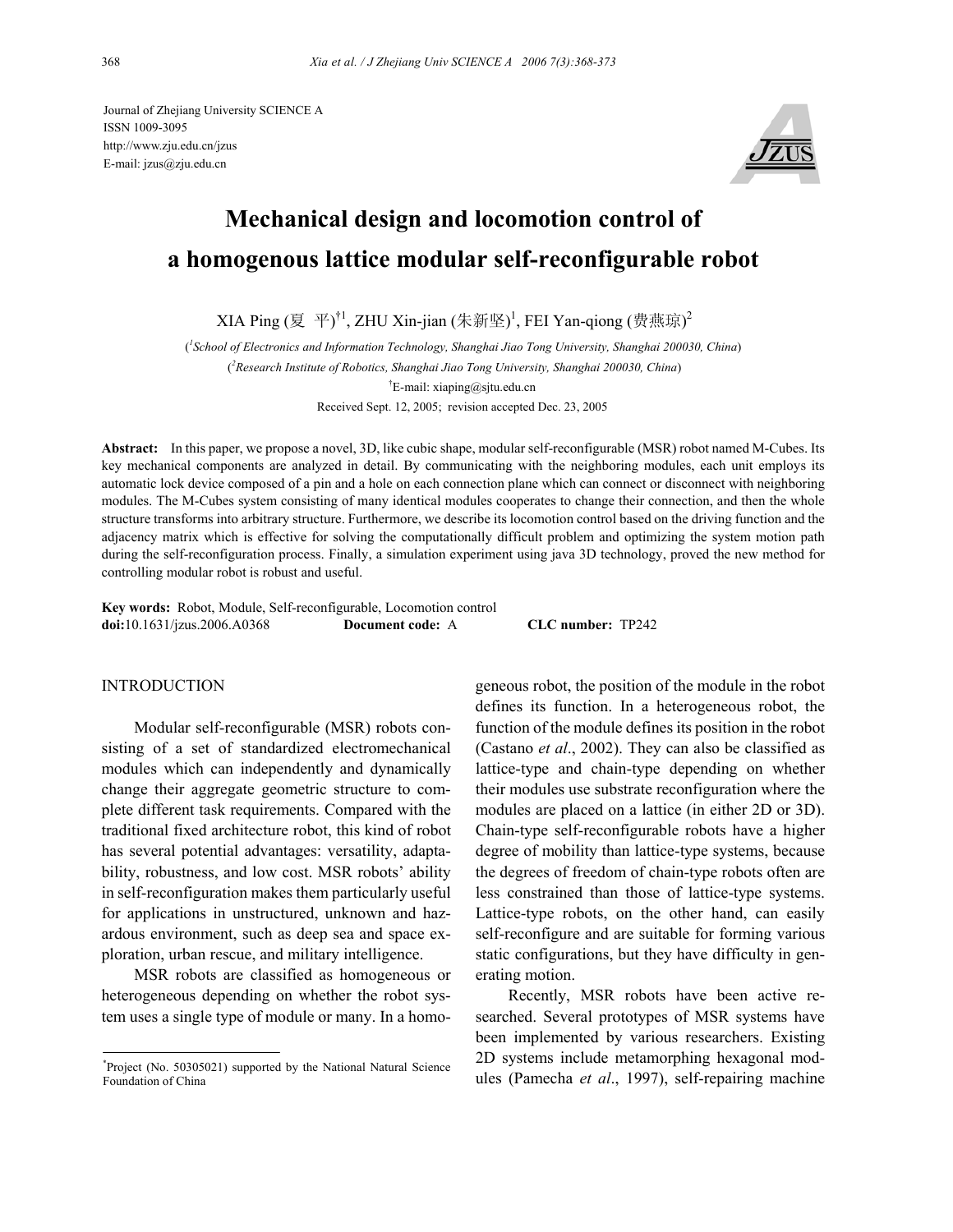(Yoshida *et al*., 1998) and Crystalline robot (Butler *et al*., 2002) moving in horizontal plane, and Inchworm (Kotay and Rus, 1997), self-organizing robot (Hosokawa *et al*., 1998) moving in vertical plane. Modular systems that can self-reconfigure and move in 3D space include Polypod/Polybot (Yim *et al*., 2000) and Conro (Shen *et al*., 2002) that combines different gaits, and robotic molecule (Kotay *et al*., 1998), self-reconfigurable structure (Yoshida *et al*., 1999), Proteo (Bojinov *et al*., 2000) and I-Cubes (Ünsal *et al*., 2001) that can change shape using neighboring modules. Most of these systems are homogeneous, with the exception of Polypod/Polybot and I-Cubes, which consist of two different types of modules.

In this paper, we propose a 3D, like cubic shape, homogeneous, lattice MSR robot called M-Cubes (Fig.1), and explain the basic design of module hardware. The topology description of M-Cubes system was referred to establish a new locomotion control method presented here based on driving function and the adjacency matrix. This method can reduce the system computation and generate a sequence of module motions which allows the M-Cubes system to trace a desired trajectory and build different 3D static structures in minimal steps.



**Fig.1 Mechanical prototype of M-Cubes** 

## HARDWARE DESIGN

The M-Cubes module has a basic cube at the center and six connection planes attached to its surfaces. The module can independently rotate each

connection plane which has a connection mechanism by which the module can connect to or disconnect from its adjacent modules. Considering limitations of physical structure, motor power and gravitational effect, we limit use of at most one movable module in a basic motion. So there are two basic motions: a linear motion and a plane motion as shown in Fig.2. The M-Cubes module cannot change its position by itself, so it needs at least three modules to cooperate together to do the self-reconfiguration or motion in 3D space. By changing the interconnection between modules, an arbitrary cubic structure like a jungle-gym is realized. A module has 12 degrees of freedom (DOF) motion by using 12 electromagnetism clutches, 6 DOF for connection plane rotation and 6 DOF for connection plane connection.



**Fig.2 Basic motions. (a) linear motion; (b) plane motion**

# **Basic cube**

In 3D system design, each module whose connection planes are nonsexual must have spatial symmetry. In other words, the structure and physical characteristics must be the same for output shaft of the basic cube which is directly connected to the connection plane. There are some other requirements in hardware design, such as compact and simple structure, convenient assembling, and motion transmission efficiency. Considering all the above requirements, an inner actuator and torque transmission system was designed as illustrated in Fig.3.

The details of inner actuator and torque transmission route can be described as follows: when the torque is actuated by the combination of a Maxon DC motor and a planetary gear reducer, whose output is delivered to the main shaft by two different diameters cone-shaped gears mounted at the main shaft. When the main shaft rotates, the six cone-shaped gears and four drive shafts will simultaneously rotate so it can control the output shaft to rotate or stop respectively by using an electromagnetism clutch. This transmis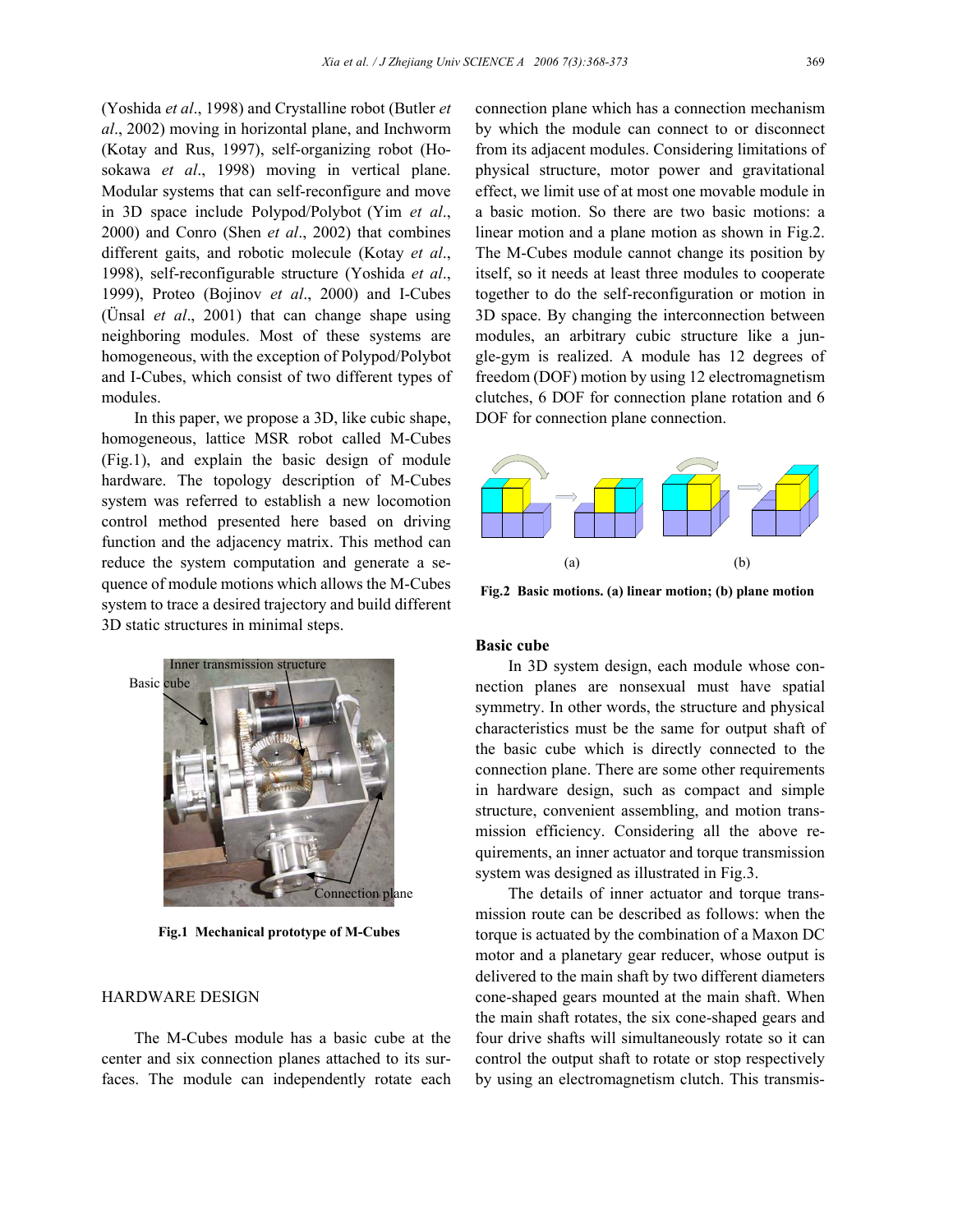sion system can ensure that the six cone-shaped gears are free from interference and have the same rotary speed and torque of the six output shafts.



**Fig.3 Inner transmission structure** 

#### **Connection plane**

Connection plane is responsible for connecting, disconnecting and communication with the neighboring modules. Each connection plane consists of a clutch, a screw and nut, automatic lock devices composed of a pin and hole, and some IR sensors, etc.

Fig.4 shows the structure of the pin composed of a slider, a cylinder, and some balls. There are two contrary polarity permanent magnets which are fixed on different contact surfaces respectively (contact surface A or B). The slider slides back and forth along a screw shaft connected to the main shaft or the drive shaft through a small electromagnetic clutch.



**Fig.4 Mechanical sketch of pin** 

Fig.5 illustrates the motion process of the pin when two neighboring modules connect with each other. When the slider begins to slide forward, attraction between the permanent magnets draws the cylinder to slide forward together. As the front plate of the cylinder touches the hole bottom, the motion of the cylinder is blocked and stops. Then the slider will overcome the attraction between the permanent magnets and continue to slide forward. Connection completes when the slider stops its sliding and presses the balls mounted in the cylinder on the chamfer of the hole.



**Fig.5 Example of motion process of the pin**  (a) Slider entering into hole; (b) Lock between slider and hole

The motion of the pin is reversed when the module is disconnected. After the slider slides back, the pressure between slider and balls disappears. Then the balls go back to their default location. Disconnection completes when the back plate of the slider pushes the cylinder slide back and leaves the hole of another module's connection plane.

# DESCRIPTIVE MODEL OF THE M-CUBES ROBOT

It is important to find an unambiguous, valid and accurate module representation to reduce the M-Cubes system computation and simplify the complicacy of the control algorithm in the reconfiguration process. The representation of a modular robot must take into account that a module might have multiple connection ports so that there might be multiple ways to connect two same modules. There are some key problems in the selection of a suitable representation, for example, how to differentiate and express each connection way. Many researchers successfully apply topology theory to solve the module representation. A remarkable effort to formalize this representation was made by Castano and Will (1998). They discovered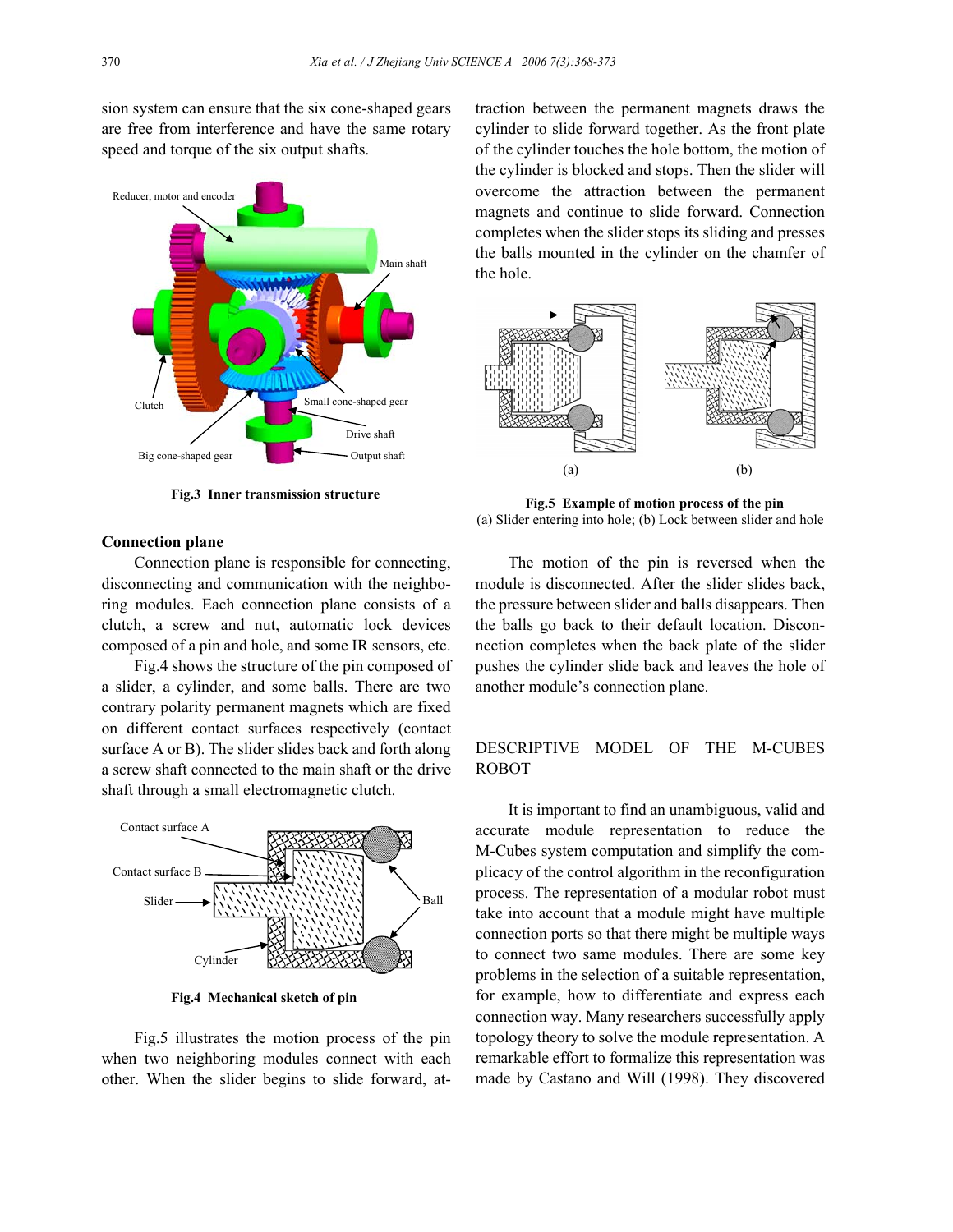and identified a robot configuration by using graphs and digraphs, and then applied this methodology to the Conro robot. Saidani (2004) proposed a distributed algorithm which transforms a quadruped robot into a chain by defining the notion of the graph topodynamics.

In M-Cubes system, a module is represented as a vertex, and a connection between modules as an edge. To express clearly the position of each module, a global coordinate system Σ*O* must be built up. A unit length of the lattice is defined as the length between the centers of two modules.  $G_i^t(x_i^t, y_i^t, z_i^t)$  is utilized to express the center coordinate of module *i* at time *t*. We depict 6 neighboring cube area information of module *i* by using 6 eigenvector  $L_i$  ( $s_1$ ,  $s_2$ ,  $s_3$ ,  $s_4$ ,  $s_5$ ,  $s_6$ )  $(s_i)$  denoting eigenvalue).  $s_i$  is used to define the neighboring lattice information on module *i* in one of the directions. If the lattice is empty,  $s_i$  is 0. If the lattice is an obstacle,  $s_i$  is 1. If there is a module which is connected with module  $i$ ,  $s<sub>i</sub>$  is 2. If there is a module which is disconnected with module  $i$ ,  $s_j$  is 3. If there is an invalid module which is connected with module *i*,  $s_j$  is 4. If there is an invalid module which is disconnected with module *i*,  $s_j$  is 5.  $\lambda_i^t$  is utilized to express the number of the neighborhood module connecting with module *i* at time *t*, called the degree of module *i* at time *t*. In other words,  $\lambda_i^t$  indicates the edge number of the node  $m_i$  connecting with the other nodes.

The whole system must be kept connected in the self-reconfiguration process. Thus we can use depth first search algorithm to find the system topology structure as follow:

Step 1: When no modules are searched, system chooses one module at random to start anticlockwise searching for other modules, records 6 pieces of neighborhood lattice information, gives the module a mark and places the module in stack according to the sequence of its being searched.

Step 2: Module *i* tries to search whether or not all its neighboring modules had been marked, if one of neighboring modules had not marked, module *i* will give it a mark and repeat Step 2. If all neighboring modules had been marked, the algorithm will start from Step 3.

Step 3: If module *i* finds that all its neighboring modules had already been marked, it will go out of the stack and the other modules in the stack start to search their neighboring modules, the algorithm then switches to Step 2. If the stack is empty, that is, all modules had already searched their neighboring modules, the algorithm finishes.

## MOTION PLANNING OF M-CUBES ROBOT

M-Cubes system is nonlinear system with multiple degrees of freedom. As more modules are added to the system, the possible reconfiguration of a group of modules from an initial configuration to a final configuration based on some constraints increases exponentially. This leads to computational complexity in determining an optimal or near-optimal method. So a motion planning method based on an appraisal function and the adjacency matrix is selected to give a near optimal solution. In the initial reconfiguration phase, an appraisal function is utilized to drive modules to the geometric center of the final configuration based on the local rules. When a module reaches the vicinity of the final configuration's geometric center, the appraisal function dies and the adjacency matrix will be used to compute the steps from each module position to the present goal position, and then minimal steps are selected. By repeatedly adjusting modules coincidence with unoccupied objective position, the final configuration can be completed. The geometric center  $G<sub>g</sub>$  of the final configuration and the distance  $S_i^t$  between the center of module *i* and  $G_g$  at time *t* can be expressed as Eqs.(1) and (2) respectively:

$$
G_{\rm g}(x_{\rm g} \quad y_{\rm g} \quad z_{\rm g}) = \sum_{i=1}^{n} G_i^f(x_{\rm g} \quad y_{\rm g} \quad z_{\rm g})/n \,, \tag{1}
$$

$$
S_i^t = |x_i^t - x_g| + |y_i^t - y_g| + |z_i^t - z_g|.
$$
 (2)

The difference between  $S_i^t$  and  $S_i^{t+1}$  can be used as the appraisal function  $f_i = S_i^t - S_i^{t+1}$ . When module *i* moves to one direction so that the value of  $f_i$  is bigger, this motion direction will be more encouraged. If the value of  $f_i$  is negative, this motion direction will be discouraged. In short, modules tend to move in the direction producing bigger plus value of  $f_i$ .

The motion priority in reconfiguration process is shown in Eq.(3)

$$
\delta_i(t) = \alpha S_i^t + \beta / \lambda_i^t. \tag{3}
$$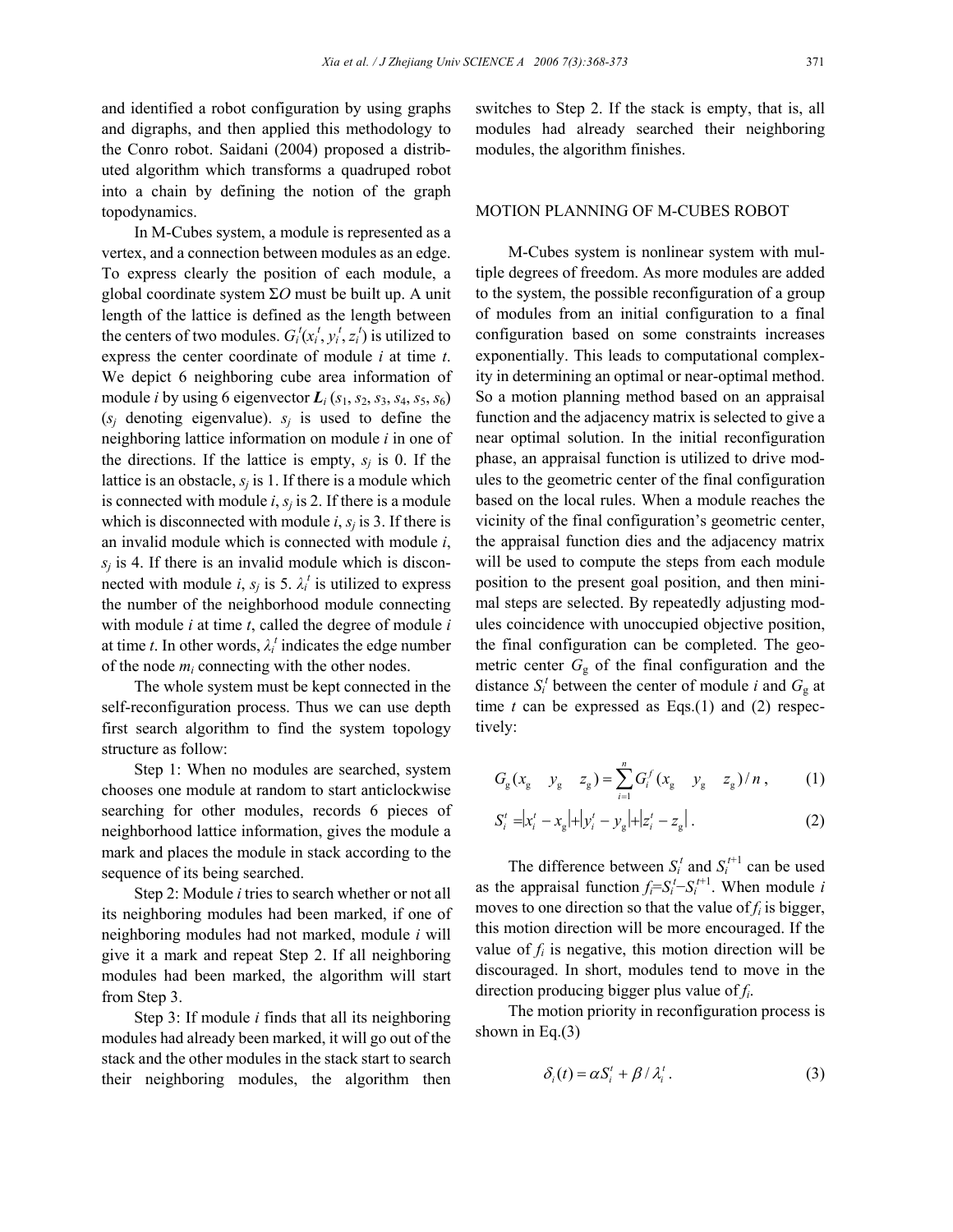The motion priority of a module is decided by two factors:  $S_i^t$  and  $\lambda_i^t$ . Obviously, if a module is farther from the center of the final configuration or the number of  $\lambda_i^t$  for this module is smaller, this module has more motion priority. In order to avoid invalid motions, the number of  $\lambda_i^t$  for movable modules is limited to at most 3. Different value of coefficients *α*, *β* will influence different reconfiguration sequence between modules, and then bring into being different possible motion paths and steps when the system completes the final configuration. Selection of improper value of coefficients *α*, *β* will induce unsuccessful configuration. As a result of our experiments, the right value of coefficients  $\alpha$ ,  $\beta$  are decided by the module number of the robot system and the distance between the start location and the goal location.

In the start phase, control of the reconfiguration consists of the following three steps. Each module (1) tests if it is movable and, if so, calculates the value of *δi*(*t*); (2) compares the value of *δi*(*t*) with neighboring modules by local communication. If the value of  $\delta_i(t)$ is biggest in the neighboring modules, module *i* calculates all the reachable positions and prepares for moving. If the value of  $\delta_i(t)$  is equal to that of some neighboring modules but bigger than that of the others, the system randomly selects one of modules having biggest priority value and prepares for moving this module; (3) calculates the value of  $f_i$  in all the reachable positions. If all values are negative numbers, this module stops moving. If some values are positive numbers, module *i* moves to the position producing bigger value of  $f_i$ .

There will be at least one module motion at one time based on the above rules. Parallelism insures the stabilization and scalability of the system. When module *i* reaches at most one unit distance from the center of the final configuration  $(S<sub>i</sub><sup>t</sup> \le 1)$ , the system changes the control algorithm and starts another control algorithm to complete the final configuration. In order to select minimal steps to reach the desired location, we define the following lattices space set:

(1)  $S_m^{\ t}$  is the lattice space set that the configuration at time *t* is occupying.

(2)  $S_p^t$  is the unoccupied lattice space set at time *t* that movable modules in the present configuration can reach in only one reconfiguration process. Obviously,  $S_m^t \cap S_p^t = \emptyset$ .

(3)  $S_f$  is the lattice space set that the final con-

figuration possesses.

Based on the above three lattice space sets, four intersections are defined as follows:

$$
S'_{n} = S'_{p} \cap S_{f}, \quad S'_{o} = S'_{m} \cap S_{f}, \quad S'_{q} = S'_{m} \cap \overline{S}_{f},
$$
  

$$
S'_{j} = S'_{m} \cup S'_{p} = (S'_{o} + S'_{q}) \cup S'_{p}.
$$

Depth first search algorithm can be used to find the topology structure of  $S_j^t$ . The adjacency matrix  $A^t$ can be expressed as Eq.(4):

$$
A^t = (a_{ij}^t)_{K \times K}, \tag{4}
$$

*K* is the element number of set  $S_j^t$ .  $V_i$  is the lattice space of set  $S_j^t$ . At time *t*, if a module at lattice space  $V_i$  can reach the lattice space  $V_j$  in only one step,  $a_{ij}^t$  is equal to 1. If it cannot,  $a_{ij}^t$  is 0. For example  $V_i$  is too far from  $V_i$  or there is a module in  $V_i$  so that the module in *Vi* cannot reach *Vj* only in one step. If a module at lattice space  $V_i$  cannot reach the lattice space  $V_j$  under any circumstances,  $a_{ij}^t$  is  $\infty$ . For example there is some obstacle in  $V_i$ . The adjacency matrix  $A<sup>t</sup>$  is utilized to represent in how many steps a module can reach another lattice space of set  $S_i^t$ . The system planner only moves non-overlapped modules in set  $S_q^t$  to non-overlapped module positions in set  $S_q$ until the reconfiguration is complete. If  $a_{ij}^t$  is equal to 1 and  $V_i \in S_q^t$ ,  $V_j \in S_n^t$ , the system planner moves module *i* to the position  $V_i$ . If the above condition does not exist, the system planner computes the square of  $A<sup>t</sup>$  as follows.

$$
(A')^{2} = (A') \cdot (A') = ((a'_{ij})^{2})_{K \times K}, \qquad (5)
$$

where

$$
(a'_{ij})^2 = \sum_{l=1}^K a'_{il} a'_{lj}.
$$
 (6)

It can be seen by Eq.(6) that  $a_{il}^{\ t}a_{lj}^{\ t}$  is not equal to 0 under condition that only  $a_{il}^t$  and  $a_{lj}^t$  are 1. It means if  $a_{il}^{\ t}a_{lj}^{\ t}$  is not equal to 0, the module can start from position  $V_i$ , via position  $V_i$ , then to position  $V_j$ . So the value of  $(a_{ij}^t)^2$  denotes how many paths the module can start from position  $V_i$  to position  $V_j$  in two steps. If modules in set  $S_q^t$  cannot reach the position in set  $S_n^t$ in one step, the system planner computes  $(A<sup>t</sup>)<sup>2</sup>$  and tries to find if there is a path to finish the task. If there